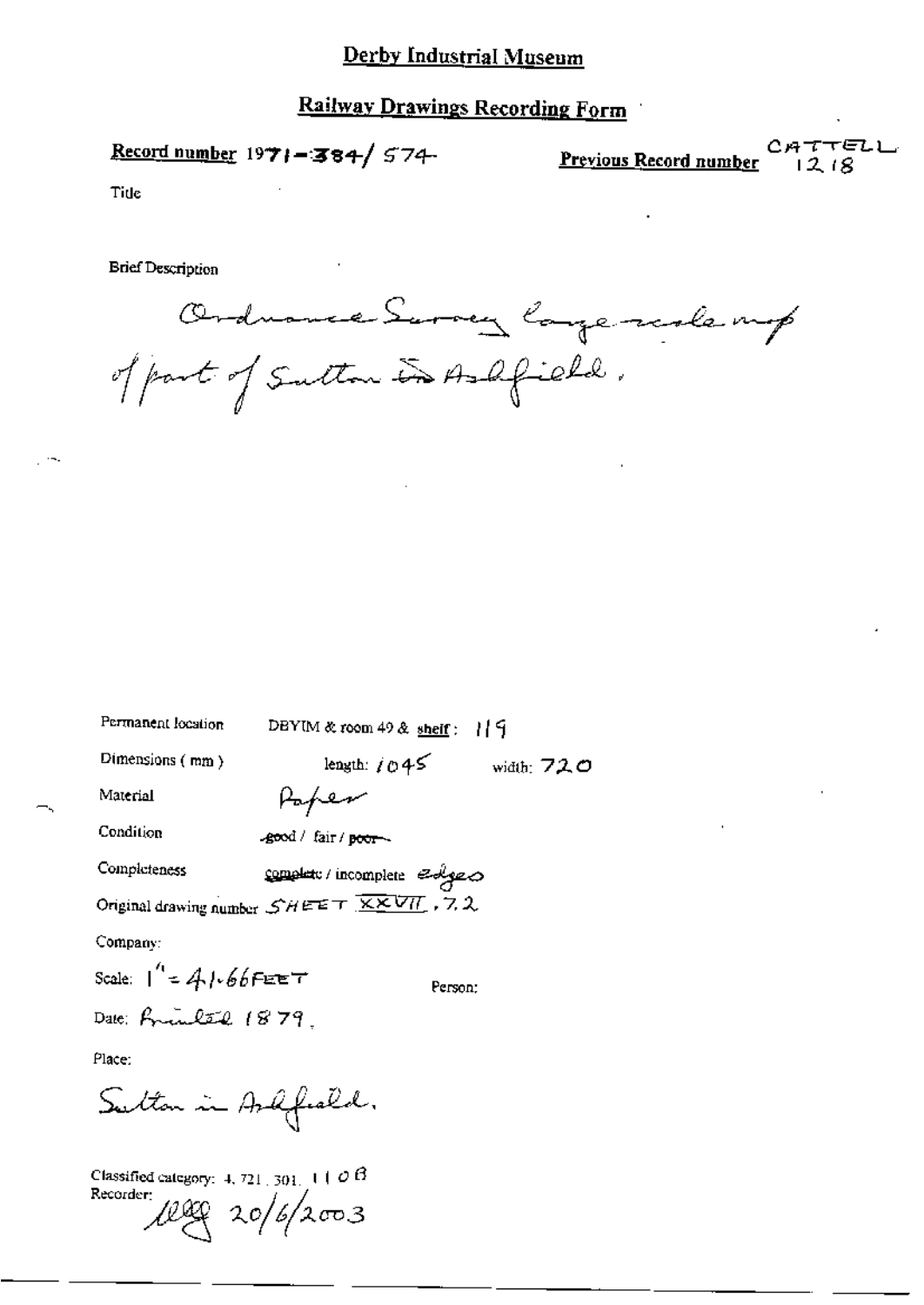## Derby Industrial Museum

# Railway Drawings Recording Form

| Record number 1997-5/ フスチ. 9<br>Previous Record number MRP 132/S10                  |
|-------------------------------------------------------------------------------------|
| MIDLAND RAILWAY<br>Title                                                            |
| PLANS AND SECTIONS                                                                  |
| NEW RAILWAYS & WORKS & PLANS OF LANDS<br><b>Brief Description</b><br>$SESSION$ 1890 |
| BOOK OF VARIOUS PLANS                                                               |
| Klan I Section of proformed fundion with                                            |
| Nattingham - Mansfield suite and terminating                                        |
| In Sutton Is Arlifield. Langelt 56 cm.                                              |
| County of Natterigham                                                               |
| Farrich of Sulton in Andfield                                                       |
| Township of Sulton in Artifield                                                     |
|                                                                                     |
|                                                                                     |
|                                                                                     |
| Permanent location<br>DBYIM & room 49 & shelf: 94                                   |
| Dimensions (mm)<br>length: $750$<br>width: $510$                                    |
| Material<br>Haper                                                                   |
| Condition<br>$good /$ $Bir / posf$                                                  |
| Completeness<br>complete / incomplete-                                              |
| Original drawing number Sheelt 9                                                    |
| Company: $M$ R                                                                      |
|                                                                                     |
| Company: MK<br>Scale: 1" = 3.2cm Plum/Horing recellent Refred A Language            |
| Place:                                                                              |
| Satton in Ard field                                                                 |

 $\mathbf{\hat{a}}$ 

"Classified category:  $4.721.301.$   $\pm 0.6$ Recorder:

 $444$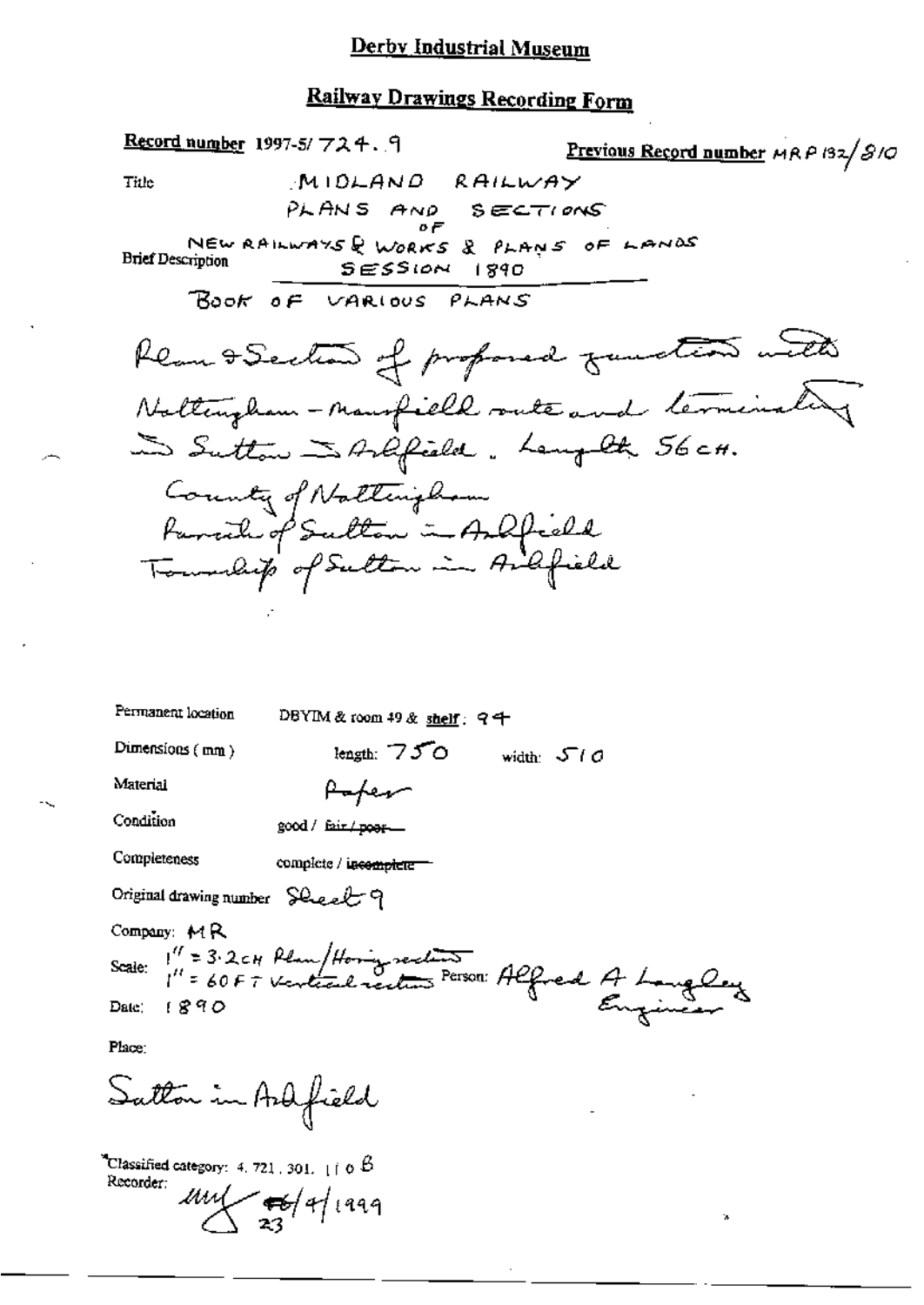#### **Railway Drawings Recording Form**

Record number 1997-5/ $20.1$ 

Previous Record number  $\mu$ RPi32/20

Title

SUTTON IN ASHFIELD BRANCH

**Brief Description** 

Ordnance Survey map covering Sulton and Arbfuls 8 function with Nottingham to Mansfield route at Sulton station. all buildings coloured red. Main rand - yellow, Proponed route-red ind. Blue paint line pourly cuclous area of land probably being purchased.

Permanent location

DBYIM & room  $49$  & shelf:  $54$ 

Dimensions (mm)

length:  $1050$  width: 410

, 700

Person:

Material

Rahen good / fair/ptfor

Condition Completeness

complete / incomplete

Original drawing number

Company: M R

Scale:  $1'' = 3.156$  C+1

Date:

Place:

Sulton - Andfuld

Classified category: 4-721, 301, 110B + t D 7 Recorder:

uy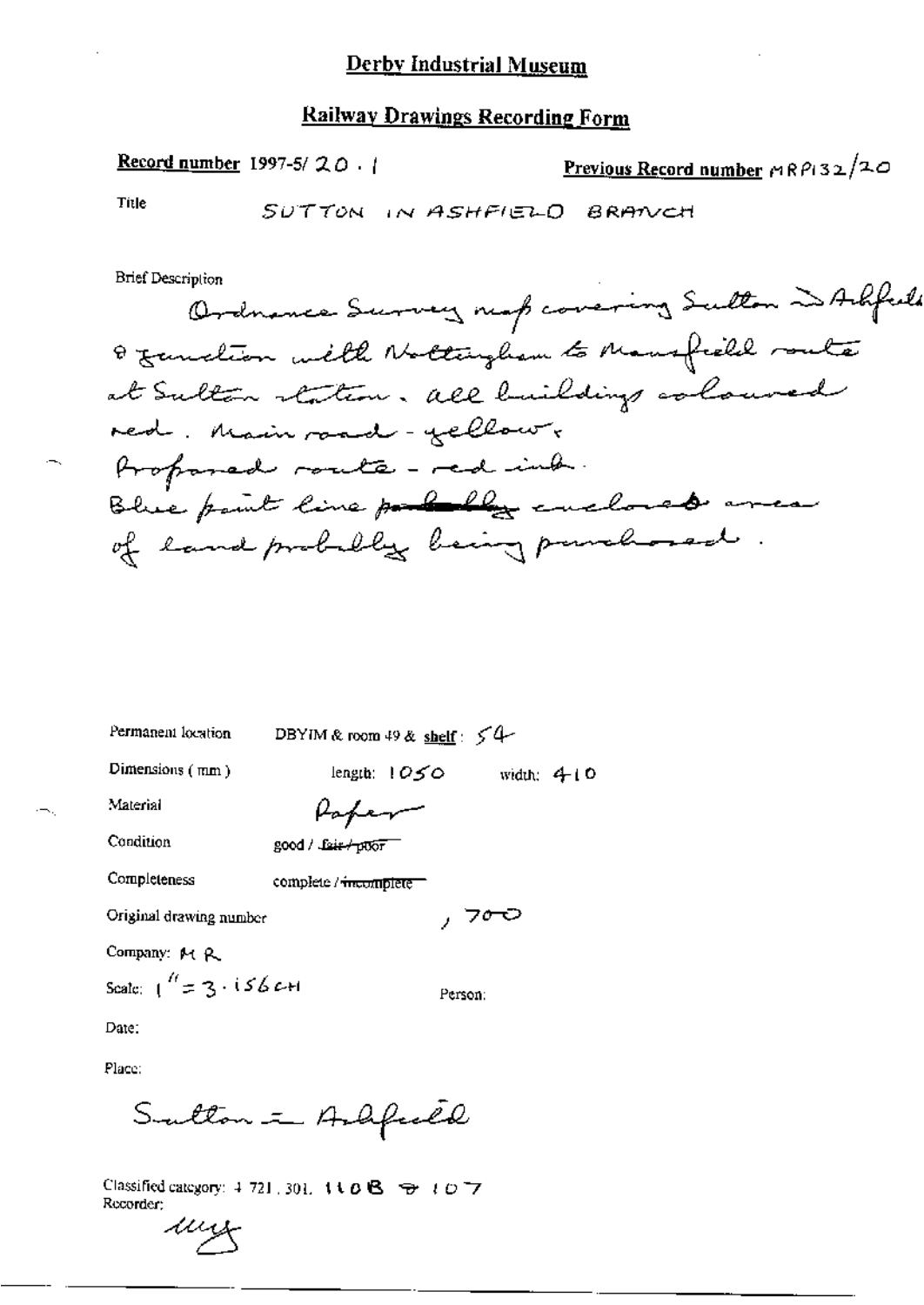## Railway Drawings Recording Form

| Permanent location             | DBYIM & room 49 & shelf: $54$      |
|--------------------------------|------------------------------------|
| Dimensions (mm)                | length: $775$<br>width: $\leq t$ O |
| Material                       | Tracing sloth                      |
| Condition                      | good / that / poor                 |
| Completeness                   | complete / incomplete              |
| Original drawing number        | $10^{-0}$                          |
| Company: MR                    |                                    |
| Scale: $1^{\prime} = 3.156$ CH | Person:                            |

Date:

Place:

Sulton in Ashfield

Classified category: 4, 721, 301,  $[(\mathcal{O} \boxtimes \oplus -1 \mathcal{O} \boxtimes$ Recorder: um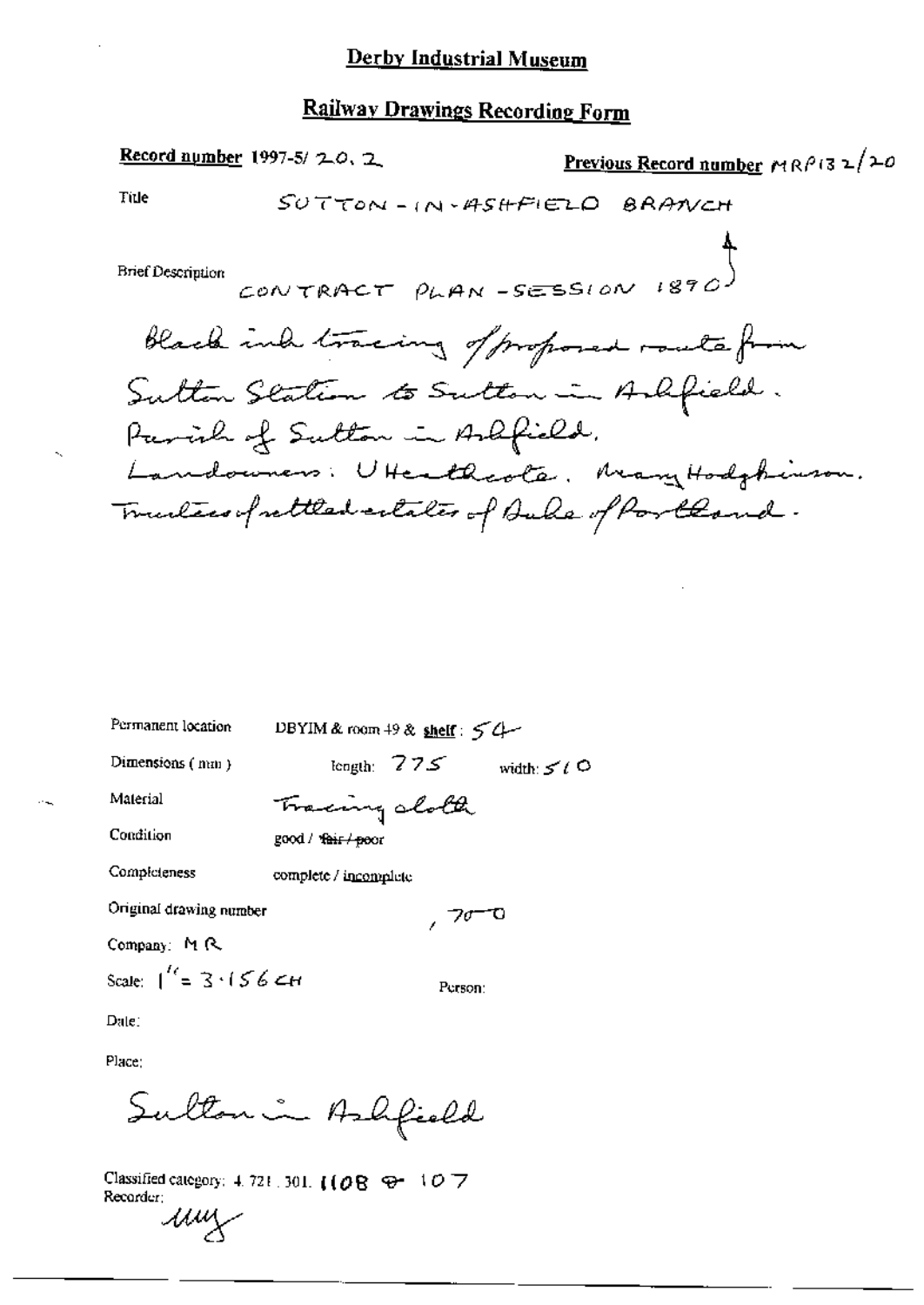## **Railway Drawings Recording Form**

Record number 1997-5/20.3 -. 4-

Previous Record number  $\mu$  RP(32/20

Title

**Brief Description** 

$$
1997-5/20.4 - Lalel
$$

Permanent location DBYIM & room 49 & shelf: 54 length:  $900$  width:  $500$ Dimensions (mm) Tracing alolk Material Condition good / fair / poor Completeness complete / incomplete Original drawing number  $700$ Company: MR Scale:  $\int_{0}^{\pi} 3\sqrt{5}$ CH Horiz Person: Date:

Place:

Sulton in Arhfield

Classified category: 4, 721, 301, 1108 9-107 Recorder:

<u>jui</u>z